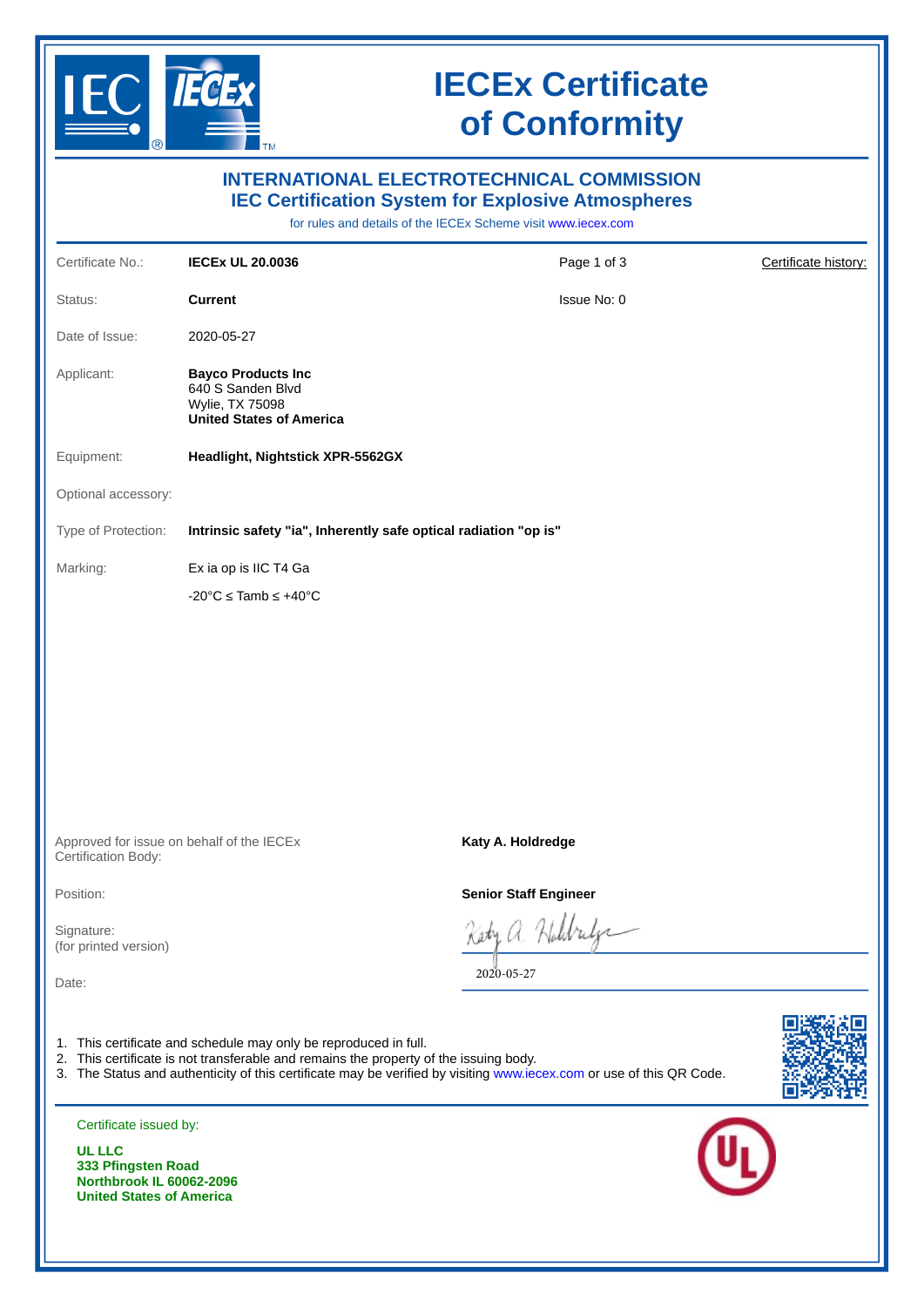

## **IECEx Certificate of Conformity**

| Certificate No.:                                                                                                                                                                                                                                                                                                                                                                                                                                                                                         | <b>IECEX UL 20.0036</b>                                                                                                                                      | Page 2 of 3 |  |  |
|----------------------------------------------------------------------------------------------------------------------------------------------------------------------------------------------------------------------------------------------------------------------------------------------------------------------------------------------------------------------------------------------------------------------------------------------------------------------------------------------------------|--------------------------------------------------------------------------------------------------------------------------------------------------------------|-------------|--|--|
| Date of issue:                                                                                                                                                                                                                                                                                                                                                                                                                                                                                           | 2020-05-27                                                                                                                                                   | Issue No: 0 |  |  |
| Manufacturer:                                                                                                                                                                                                                                                                                                                                                                                                                                                                                            | <b>Bayco Products Inc</b><br>640 S Sanden Blvd<br><b>Wylie, TX 75098</b><br><b>United States of America</b>                                                  |             |  |  |
| Additional<br>manufacturing<br>locations:                                                                                                                                                                                                                                                                                                                                                                                                                                                                |                                                                                                                                                              |             |  |  |
| This certificate is issued as verification that a sample(s), representative of production, was assessed and tested and found to comply with<br>the IEC Standard list below and that the manufacturer's quality system, relating to the Ex products covered by this certificate, was<br>assessed and found to comply with the IECEx Quality system requirements. This certificate is granted subject to the conditions as set out in<br>IECEx Scheme Rules, IECEx 02 and Operational Documents as amended |                                                                                                                                                              |             |  |  |
| <b>STANDARDS:</b><br>The equipment and any acceptable variations to it specified in the schedule of this certificate and the identified documents, was found<br>to comply with the following standards                                                                                                                                                                                                                                                                                                   |                                                                                                                                                              |             |  |  |
| IEC 60079-0:2011<br>Edition:6.0                                                                                                                                                                                                                                                                                                                                                                                                                                                                          | Explosive atmospheres - Part 0: General requirements                                                                                                         |             |  |  |
| IEC 60079-11:2011<br>Edition:6.0                                                                                                                                                                                                                                                                                                                                                                                                                                                                         | Explosive atmospheres - Part 11: Equipment protection by intrinsic safety "i"                                                                                |             |  |  |
| IEC 60079-28:2015<br>Edition:2                                                                                                                                                                                                                                                                                                                                                                                                                                                                           | Explosive atmospheres - Part 28: Protection of equipment and transmission systems using optical radiation                                                    |             |  |  |
|                                                                                                                                                                                                                                                                                                                                                                                                                                                                                                          | This Certificate does not indicate compliance with safety and performance requirements<br>other than those expressly included in the Standards listed above. |             |  |  |
| <b>TEST &amp; ASSESSMENT REPORTS:</b><br>A sample(s) of the equipment listed has successfully met the examination and test requirements as recorded in:                                                                                                                                                                                                                                                                                                                                                  |                                                                                                                                                              |             |  |  |

Test Report:

[US/UL/ExTR20.0037/00](https://www.iecex-certs.com/deliverables/REPORT/64338/view)

Quality Assessment Report:

[GB/ITS/QAR13.0005/07](https://www.iecex-certs.com/deliverables/REPORT/64799/view)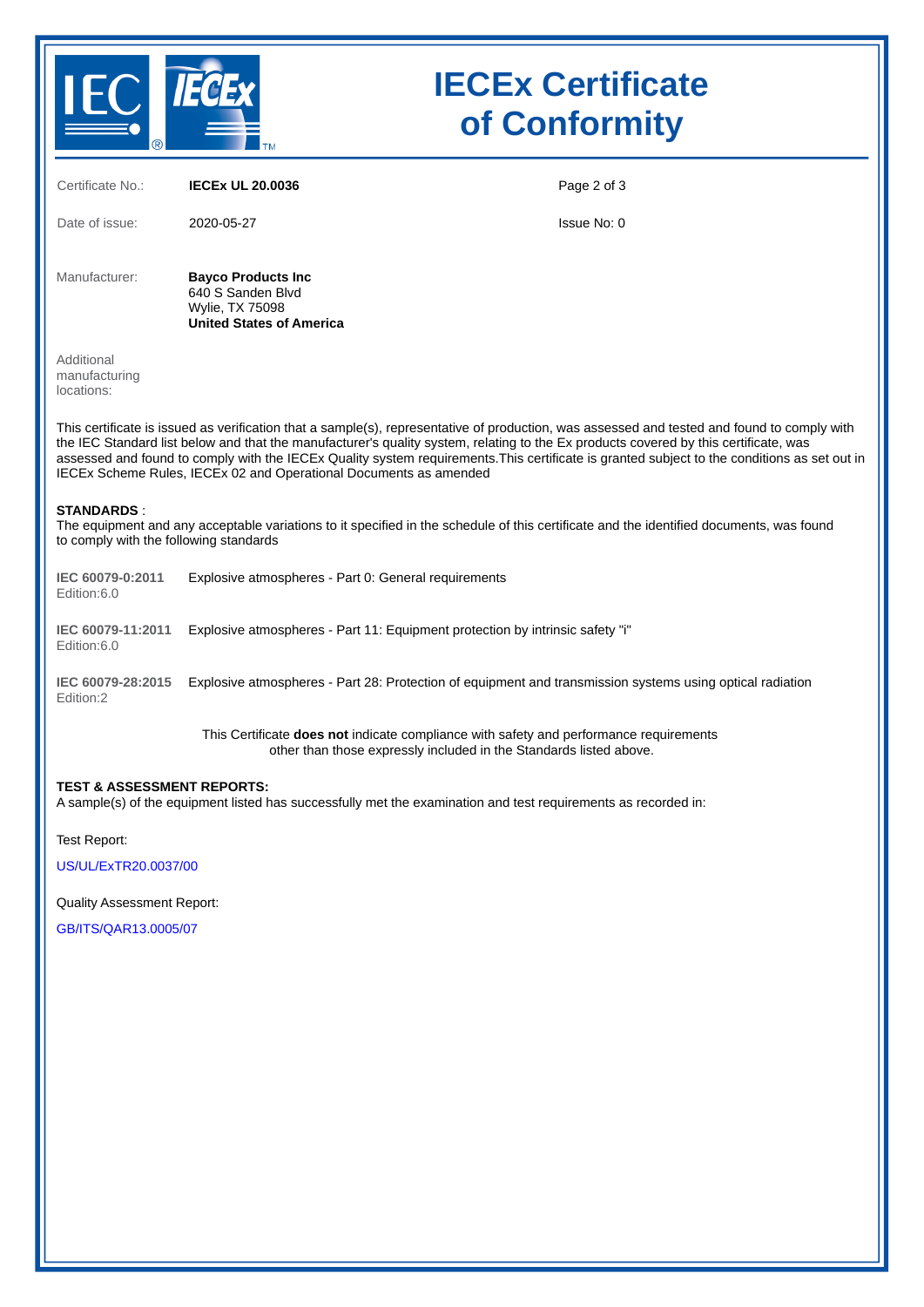

### **IECEx Certificate of Conformity**

Certificate No.: **IECEx UL 20.0036**

Date of issue: 2020-05-27

Page 3 of 3

Issue No: 0

#### **EQUIPMENT:**

Equipment and systems covered by this Certificate are as follows:

Model Nightstick XPR-5562GX is an intrinsically safe LED headlight containing two LEDs, which is powered by one rechargeable Li-ion battery pack Part No. 5562-BATT. The device contains two non-metallic enclosures which contains three printed circuit boards connected by a cable, two black push buttons and a headband.

**Please see Annex for additional information.**

**SPECIFIC CONDITIONS OF USE: NO**

**Annex:**

[Annex to IECEx UL 20.0036 Issue 0.pdf](https://www.iecex-certs.com/deliverables/CERT/47189/view)